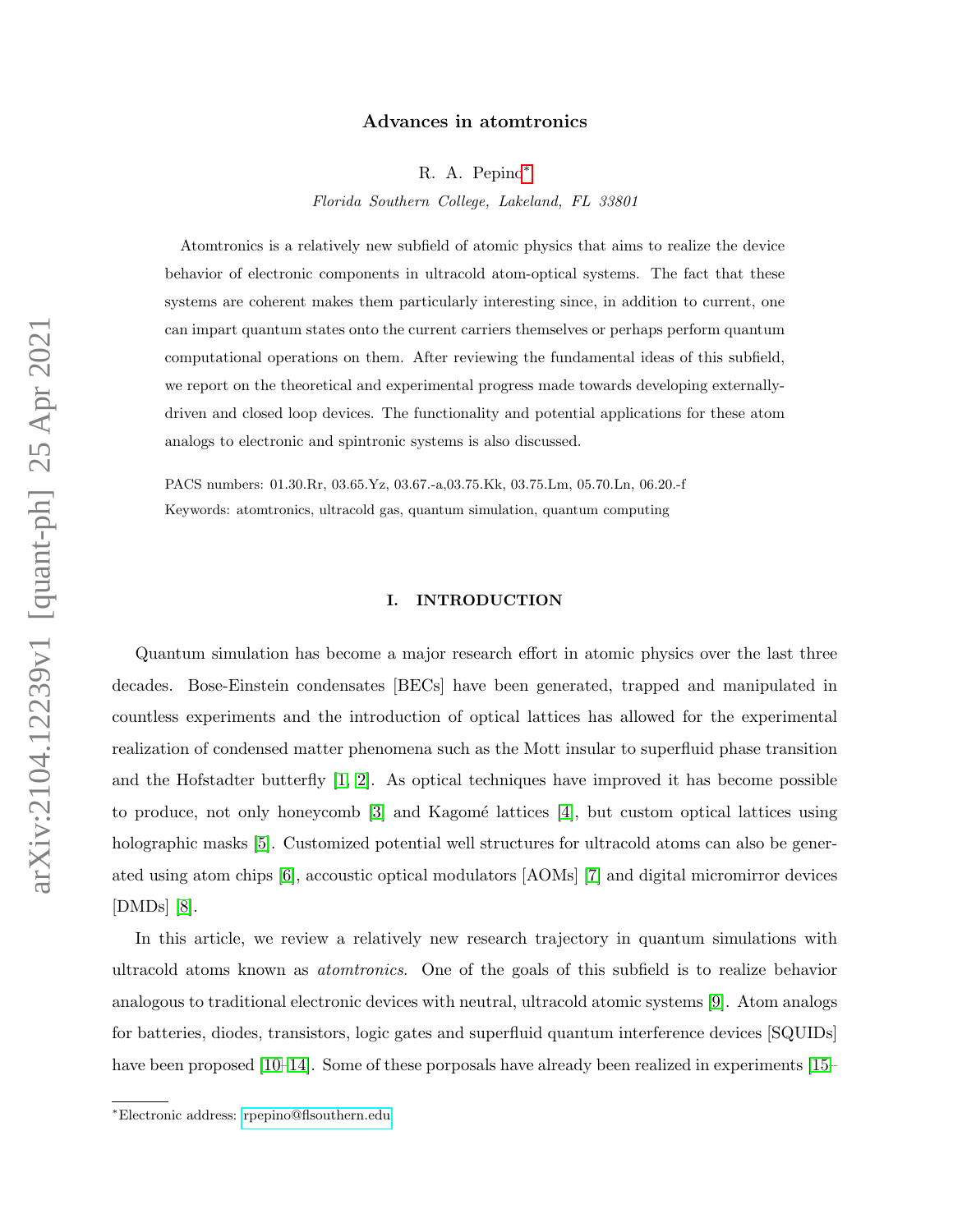[17\]](#page-8-8). There are several reasons to investigate these types of systems: the transport characteristics in novel systems can be studied [\[18\]](#page-8-9), the inherent matter-wave characteristics of these systems could lead to high precision measurement applications [\[19\]](#page-8-10), in a computational context, the coherent current dynamics could allow for additional information to be imprinted on the current carrier's internal quantum states and finally, these platforms might also find themselves integrated into quantum computing architectures [\[20\]](#page-8-11).

This article is organized into two main sections. The first section discusses the dynamics of atomtronic devices that are coupled to external reservoirs which act as sources and drains for neutral, ultracold atomic current. The second section considers devices made out of BECs that are trapped in ring configurations. In these systems, atomic current is excited by external laser fields. We review theoretically-proposed and experimentally-realized devices. We also discuss some of their potential applications.

#### II. EXTERNALLY-DRIVEN DEVICES

In this section, we discuss atomtronic schemes that are directly analogous to their electronic counterparts in the sense that they are being driven by an external power source. The systems we focus on here are composed of optical lattices whose system characteristics can be modeled by the Bose-Hubbard Hamiltonian [\[21\]](#page-8-12)

$$
\hat{H}_{BH} = \sum_{j=1}^{N} \epsilon_j \hat{a}_j^{\dagger} \hat{a}_j + \frac{1}{2} U_j \hat{a}_j^{\dagger} \hat{a}_j^{\dagger} \hat{a}_j \hat{a}_j + \sum_{\langle j,k \rangle} J_{jk} \hat{a}_j^{\dagger} \hat{a}_k + h.c.
$$
\n(1)

where j and k are lattice site indices,  $\epsilon_j$  and  $U_j$  are the external and on-site interaction energies for the jth lattice cite, and  $J_{jk}$  is the tunneling rate between sites j and k.

In place of the electric potential difference of a battery, atomtronic components are driven by a chemical potential difference. As depicted in Figure [1\(](#page-2-0)b), reservoirs of ultracold atoms are connected to opposite ends of the system. When a chemical potential difference exists between the reservoirs, the reservoir with the higher chemical potential acts as a source of atoms while the lower acts as a drain.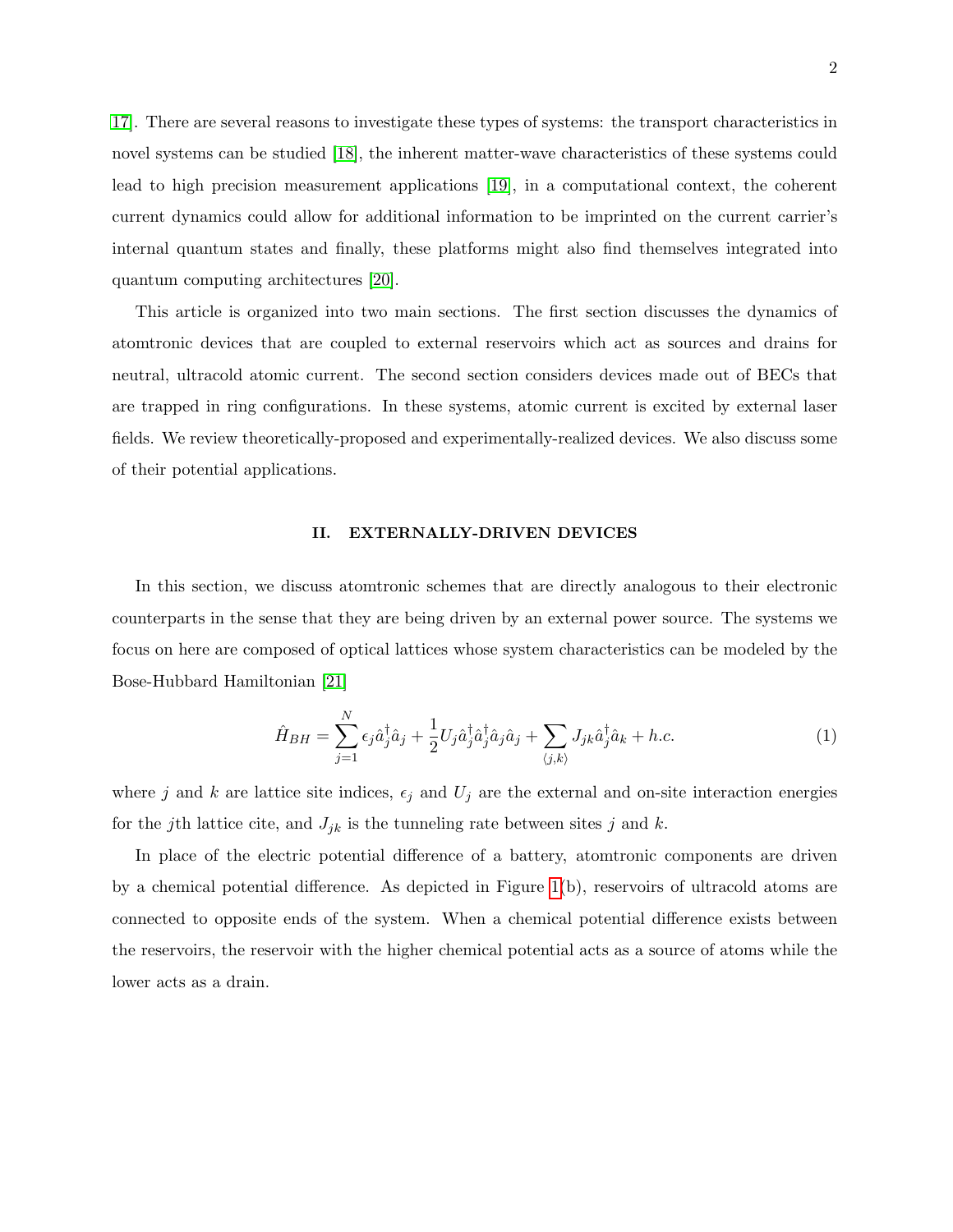

PN (Diode)

(Battery)

 $(a)$ 

<span id="page-2-0"></span>FIG. 1: Figure taken from Reference [\[10\]](#page-8-5). (a) An illustration of a traditional electronic p-n junction diode connected to an external power source. (b) The equivalent atomtronic circuit where an optical lattice with an external energy gap labeled 'System' is attached to two external optical lattice reservoirs, which drive neutral, ultracold atoms across the system by acting as a source (left) and sink (right). The external energy gap of the system is responsible for generating the diode-like response in the optical lattice

# A. Atomtronic batteries

One proposal for a battery is a coherent drive consisting of a BEC trapped in a potential well [\[13\]](#page-8-13). If such a drive was connected to the first lattice site, the system Hamiltonian would be

$$
\hat{H} = \Omega \left(\hat{a}_1 + \hat{a}_1^\dagger\right) + H_{BH} \tag{2}
$$

where  $\Omega$  is the system-BEC tunneling rate. A potential issue of the coherent drive battery is that its dynamics are inherently reversible. This may ultimately compromise the effectiveness of the battery as a current source: the neutral atomic current has the same chance of entering the system as it does returning to the battery. This becomes a potentially greater issue when considering the dynamics of the drain side of the battery. In order to remove the reversibility in the system, the experimental realization of the BEC drive required utilizing a 'terminator beam', which consisted of a resonant laser that removed atoms once they entered the drain trap [\[15\]](#page-8-7). In a different attempt to combat transport issues with coherent sources, it has been proposed to dynamically alter the depths of the source/drain wells. However, simulations of these dynamics did not yield very promising results [\[22\]](#page-9-0).

An alternative realization of a battery would be to couple the ends of the system to large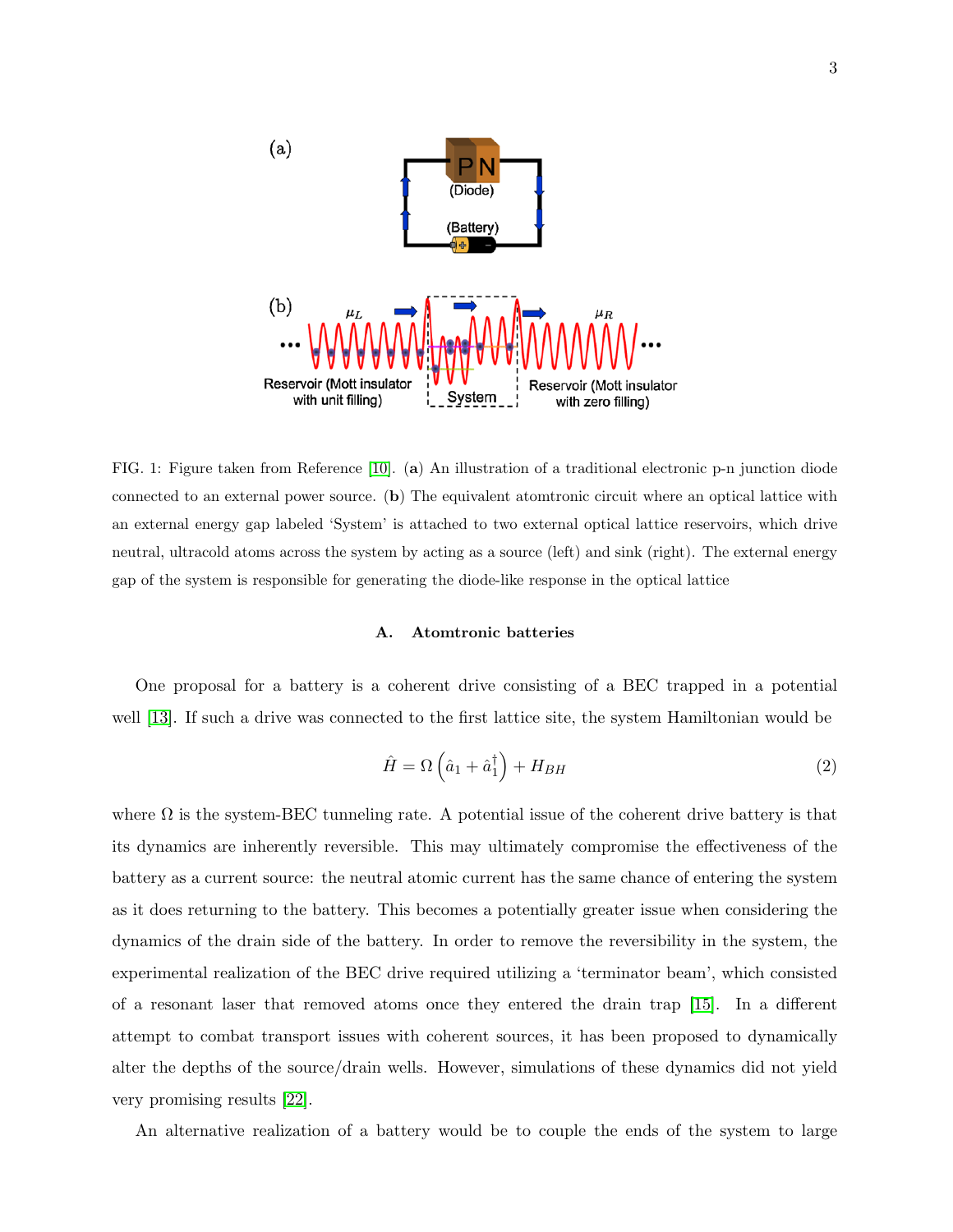Markovian-like reservoirs of ultracold atoms. The irreversibility of the system-reservoir interaction ensures a one way flow of neutral atomic current. In most regimes, one could employ the standard Born and Markov approximations and end up modeling the system-reservoir coupling as a Lindblad master equation [\[23\]](#page-9-1). However, it was found that divergences arose when the chemical potentials of the reservoirs overlapped with the energies of the system. In order to tame these divergences, an all-orders ansatz for the memory kernel was added to the system [\[11\]](#page-8-14).

Such reservoirs could be constructed out of large 2- or 3-D optical lattices themselves. However a parameter hierarchy would need to be honored in order for the reservoir to correctly function as a source or a sink. Specifically, the tunneling rates of the reservoir must be much faster than those of the system, and both of these tunneling rates have to be fast compared to that of the atoms entering or leaving the system. The last condition, which assures a weak system-reservoir coupling, guarantees that the memory associated with the system-reservoir interaction has enough time to reset between particle exchanges. This hierarchy, validates the mathematical assumptions made in Reference [\[11\]](#page-8-14).

#### B. Diodes, transistors and logic gates

Diodes and transistors are electronic components with distinct device characteristics. A diode only allows current to flow in one direction, while a transistor exhibits switching and/or amplification of a signal. It has been shown that diode-like and transistor-like behavior can be realized by creating certain energetic resonances within the atom-lattice system [\[10\]](#page-8-5). Constructing the necessary resonances requires site-by-site tunability of the energies of the optical lattice. Using holographic masks, AOMs and/or DMDs, it is possible to generate custom optical lattices, or other multi-well systems, with the required level of precision.

Diode-like behavior is exhibited in a flat optical lattice with a specific step function-like external energy as depicted in Figure [1\(](#page-2-0)b). Since the dynamics do not depend on the number of lattice sites, we explain the functionality of the atomtronic diode consisting of only two sites here.

If the external energy of the upper lattice site is equal to the external energy of the lower site plus the on-site interaction energy,  $\epsilon_2 = \epsilon_1 + U$ , there is a resonance between the  $|20\rangle$  and  $|11\rangle$ system Fock states. This resonance is depicted in the Fock state energy schematics of Figure [2.](#page-4-0) As seen in Figure [2\(](#page-4-0)a), if the reservoirs are situated to maintain an occupancy of two atoms on the second lattice site and remove all from the first, the isolation of the  $|01\rangle$  and  $|02\rangle$  states ensures that virtually no atomic current traverses through the system. On the other hand, if the first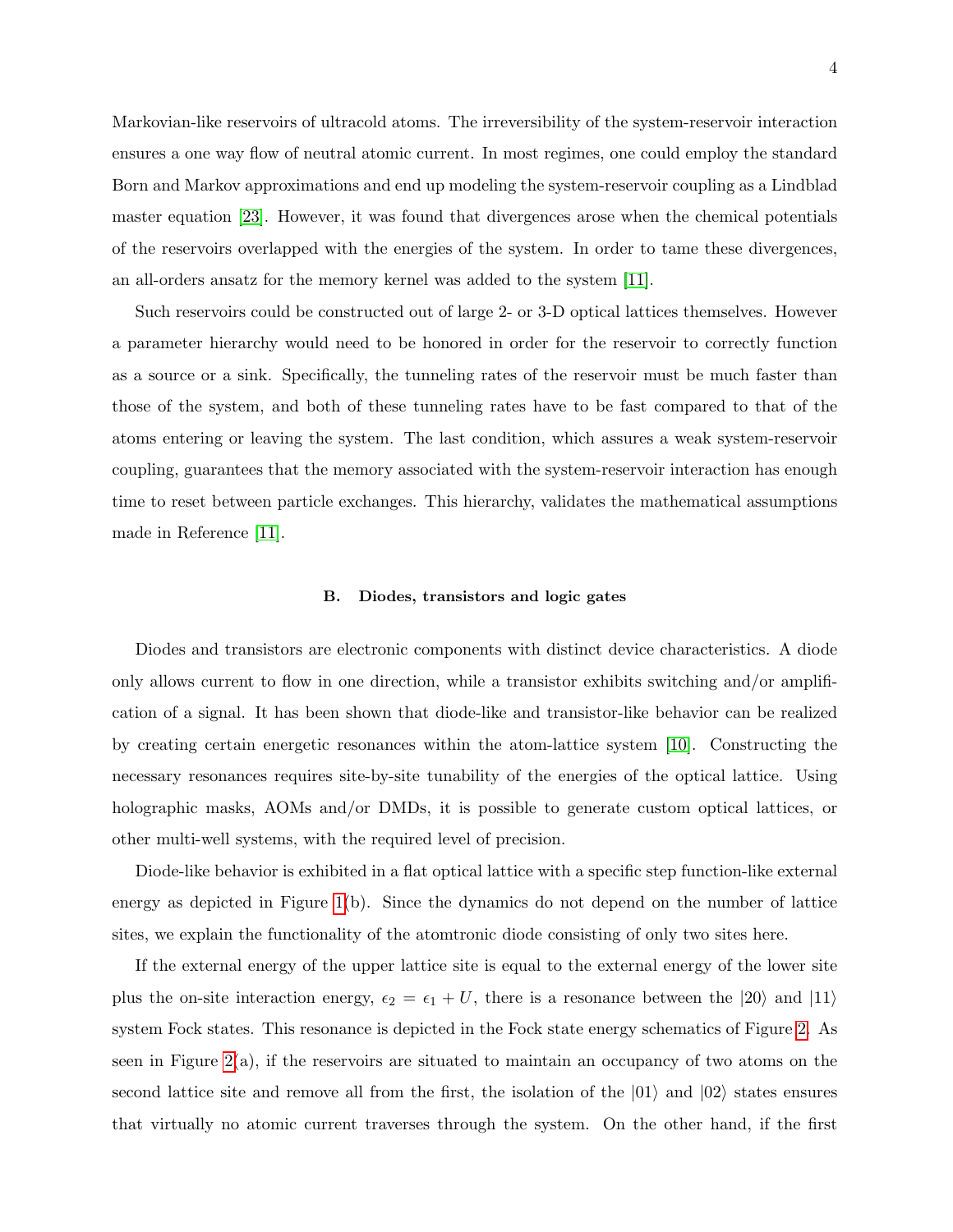lattice site was being driven, once the  $|20\rangle$  state is accessed, its resonance with  $|11\rangle$  enables atoms to traverse to the second site of the lattice. The reservoir action of trying to keep two atoms on the left and zero on the right initiates the two intrasystem cycles, depicted in Figure  $2(b)$ , which lead to a current flowing through the system.



<span id="page-4-0"></span>FIG. 2: Figure taken from Reference [\[11\]](#page-8-14). An illustration of the system's Fock states energies. The blue solid and red dashed arrows represent the action of the left and right reservoirs respectively. (a) The energy schematic of the reverse bias dynamics of the two site atomtronic diode. Regardless of which state the system starts in, it evolves almost entirely to the  $|02\rangle$  state. (b) The energy schematic of the forward-bias dynamics of the two-site atomtronic diode. The resonance between the  $|20\rangle$  and  $|11\rangle$  states, in combination with the action of the reservoir's attempt to keep a population two atoms on the left site while leaving the right site vacant, leads to the following two cycles of states that lead to current flow through the system:  $|20\rangle\rightarrow|11\rangle\rightarrow|10\rangle\rightarrow|20\rangle$  and  $|20\rangle\rightarrow|11\rangle\rightarrow|21\rangle\rightarrow|20\rangle.$ 

Bipolar junction transistor-like behavior can be achieved with three reservoirs (functioning as the collector, base and emitter components of a traditional transistor) connected to as little as three lattice sites. In this case, if  $\epsilon_1 = \epsilon_3 = \epsilon_2 + U$ , then a resonance is generated between the three states  $|110\rangle$ ,  $|020\rangle$  and  $|011\rangle$  [\[10\]](#page-8-5). Assuming that the chemical potentials of left and right reservoirs are set to maintain an occupancy of one atom on the left site and zero on the right, the chemical potential of the reservoir connected the middle site determines whether or not current flows through the system. If it is set to maintain an occupancy of zero atoms, the system finds itself predomanently in the  $|100\rangle$  state. However, if the middle reservoir is set to maintain an occupancy of one atom on middle site, the resonance between the  $|110\rangle$ ,  $|020\rangle$  and  $|011\rangle$  Fock states is accessed and current is able to flow through the system. The gain between the base and emitter sites is determined by the relative coupling strengths of the middle reservoir compared to the other two. A closed system version of this transistor was also proposed in Reference [\[12\]](#page-8-15) and has since been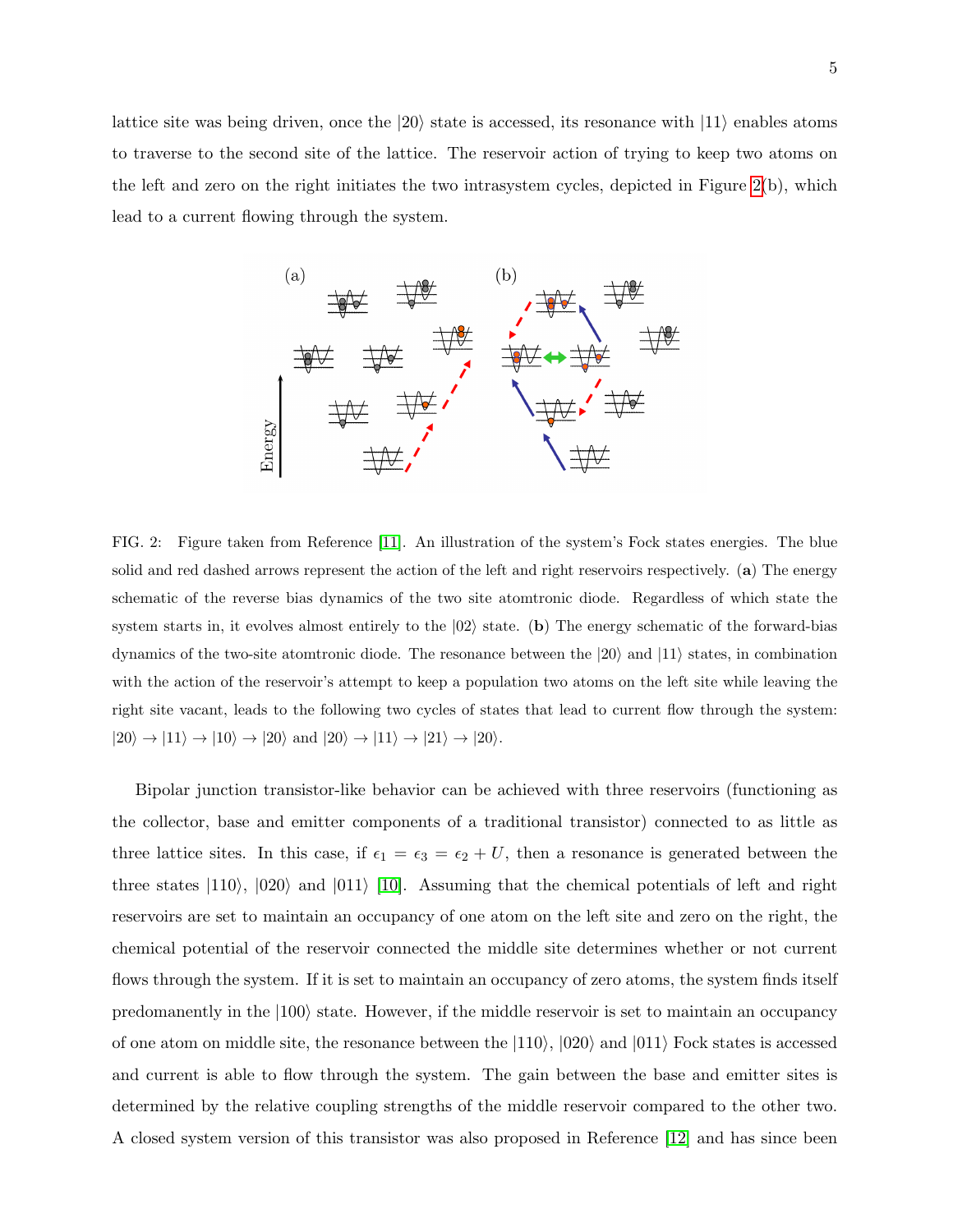realized experimentally [\[15\]](#page-8-7). It was also shown that two of these types of transistors coupled in series or parallel reproduce AND and OR logic gate characteristics in the same way their classical counterparts do [\[11\]](#page-8-14). In order to generate more complicated components for either transport or computational purposes, polychromatic amplitude modulation may be needed [\[24\]](#page-9-2).

Transistor-like behavior was proposed in other systems as well. Once such transistor consists of three lattice sites where either a BEC or Fermi gas is prepared on the left and a fermion impurity is fixed in the middle [\[25\]](#page-9-3). This transistor scheme functions in a way analogous to electromagneticallyinduced transparency: if the impurity atom is prepared in one state, the impurity is transparent to the current carriers. If the impurity is prepared in its other state, quantum interference forbids atomic current from going through the system. Another three well transistor scheme was proposed that involves two species repulsively-interacting bosons [\[26\]](#page-9-4). This transistor has a feature that allows it to function as a CNOT gate. A photovoltaic transistor emulator has also been proposed [\[27\]](#page-9-5). Finally, an atomtronic analog of the spintronic Datta-Das transistor has been proposed [\[28\]](#page-9-6), and experimentally realized [\[29\]](#page-9-7), in ultracold atomic systems. Since the spintronic Datta-Das transistor itself has not yet been realized experimentally, the atomtronic experiment was the first one to realize its physics.

### III. CLOSED LOOP CIRCUITS

An alternative approach to atomtronics involves closed loop circuits of BECs trapped in toroidal or ring lattice potentials. The superfluid current dynamics of these isolated quantum systems have coherent properties that resemble superconducting quantum interference devices (SQUIDs). This opens up the possibility for atomtronic systems to be utilized as ultra-sensitive rotation sensors as well as magnetometers. It has also been shown that flux qubits can be created within these systems. The long coherence times of these particular systems makes them promising candidates for quantum computing platforms.

## A. Atomtronic SQUIDs and quantum sensing

About ten years ago, a series of experiments involving BECs confined to toroidal potentials that were stirred with different numbers of rotating lasers started taking place. In addition to rotating the BECs in a circular motion, the lasers generate low superfluid density regions. In the laser's reference frame, the system is equivalent to a superconducting current loop in the presence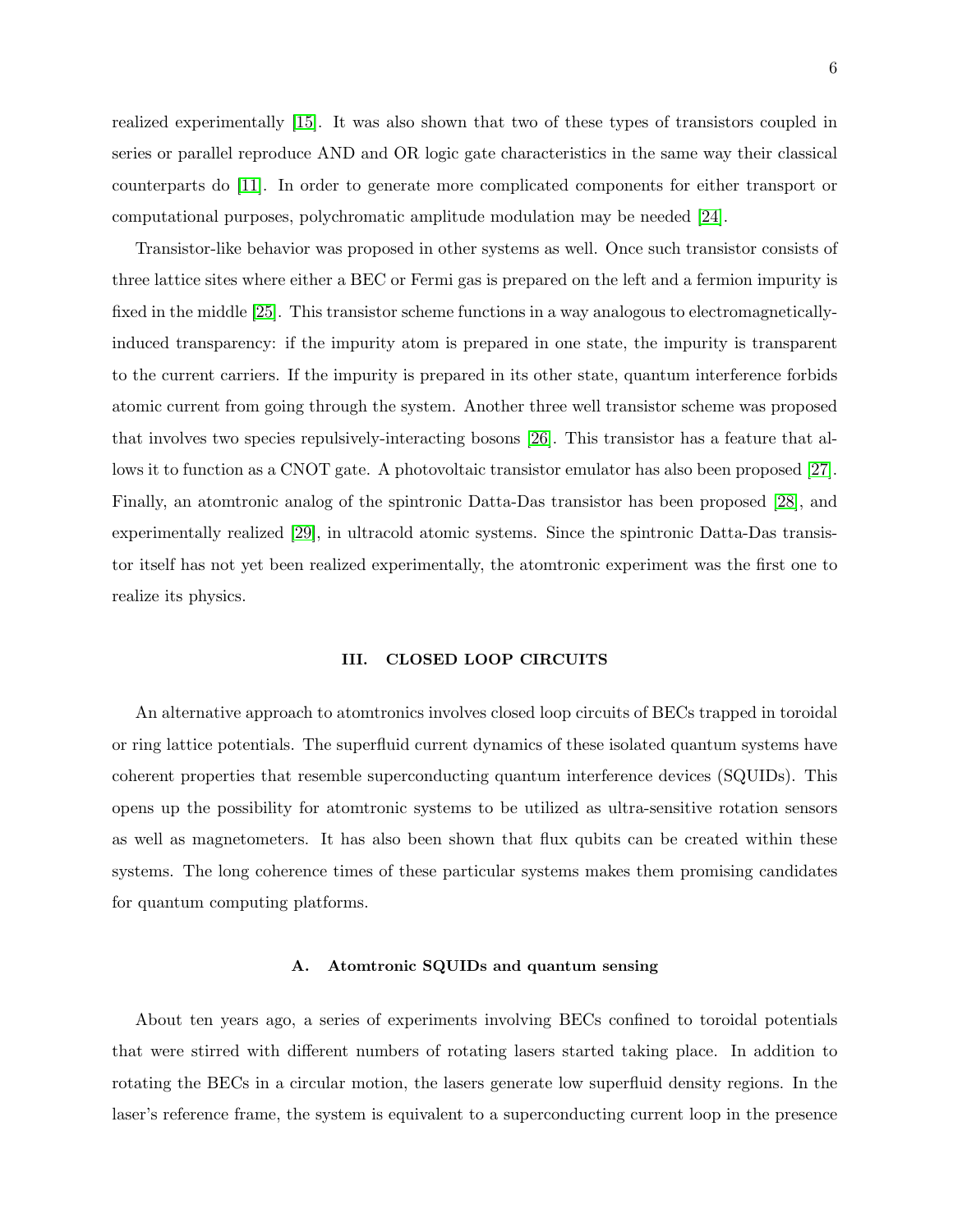of an external magnetic field with internal weak links. The first experiment, depicted in Figure [3,](#page-6-0) was an atomtronic realization of a single-junction DC SQUID [\[14\]](#page-8-6). The role that SQUIDs play in magnetometers and gyroscopes make these systems relevant for metrological applications [\[30\]](#page-9-8). The second generation of these experiments introduced an additional moving barrier, which realized circuitry similar to that of a standard DC Squid [\[31–](#page-9-9)[33\]](#page-9-10). It was later proposed that currents of entangled solitons could exhibit SQUID-like behavior in similar single barrier experiments involving bosons with an attractive interaction [\[34\]](#page-9-11).



<span id="page-6-0"></span>FIG. 3: Figure taken from Reference [\[14\]](#page-8-6). (a) A schematic of the optical dipole trap, (b) the geometry of the barrier beam, (c) experimental absorption image of the ring condensate with  $\theta$  marking the arc of the barrier trajectory and (d) experimental images of the barrier's angular positions at integer multiples of 60°.

Recently, there have been proposals to generate N00N states in closed ring lattice systems. One of these proposals consists of a driven ring lattice whose sites have an external energy gap [\[35\]](#page-9-12), while another involves a four site square lattice containing bosonic atoms with a dipolar interaction [\[19\]](#page-8-10). The maximally-entangled nature of N00N states might make these systems potentially useful in quantum measurements as well.

## B. Quantum computation with atomtronics

The long coherence times of these isolated, neutral, ultracold atom-optical systems potentially make them promising platforms for quantum computing. There have been proposals for realizing flux qubits in the types of closed loop circuits discussed above [\[36,](#page-9-13) [37\]](#page-9-14). The optics necessary for constructing scalable architectures for these types of qubits in stacked and planar arrays have already been experimentally realized [\[38,](#page-9-15) [39\]](#page-9-16). A potential benefit these quantum computing systems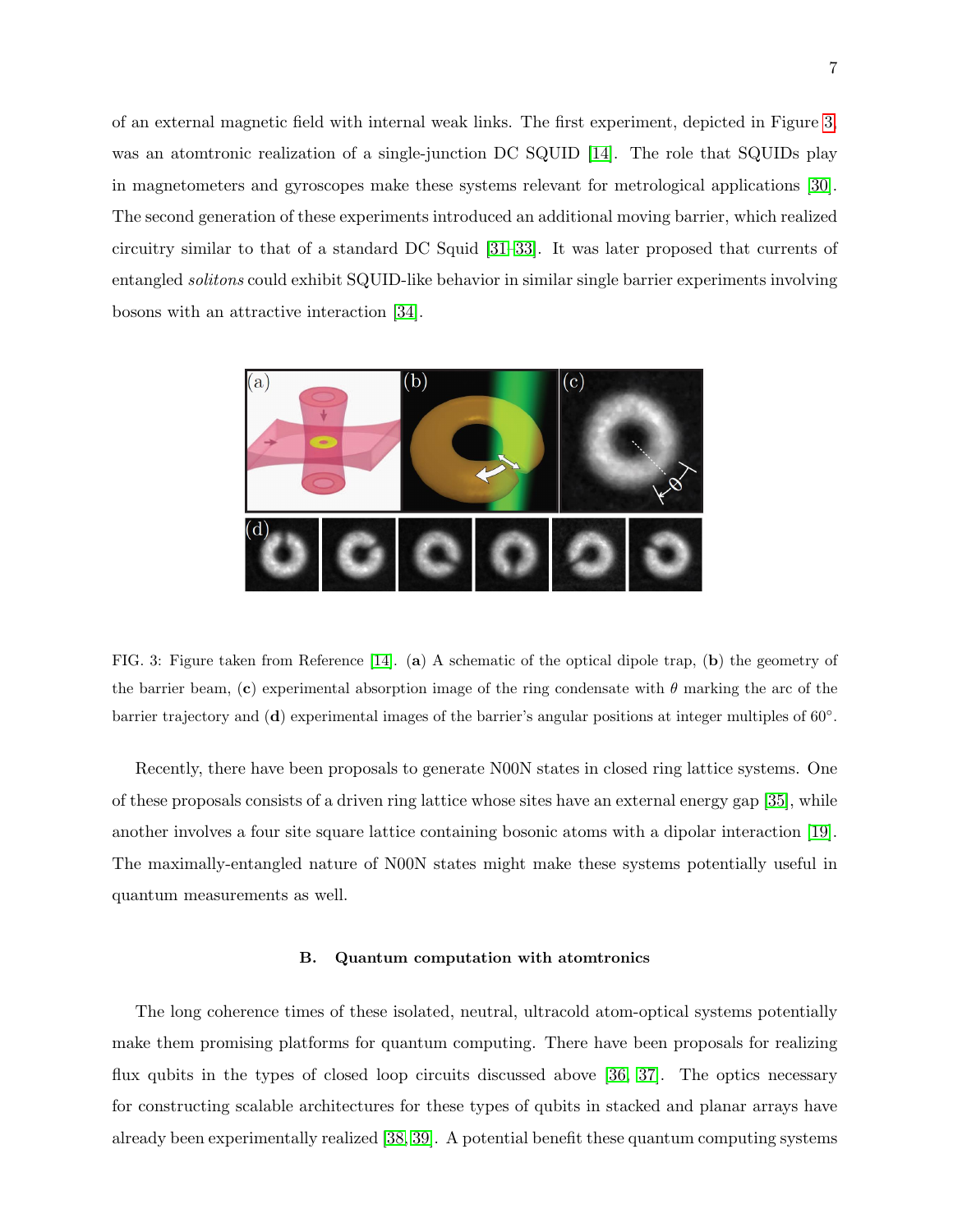have over those involving single atom qubits is their relatively large physical spacing, which would make addressing single qubits easier.

Hysteresis has also been observed in these loop circuit systems [\[40\]](#page-10-0). The existence of hysteresis opens up the door for atomtronic systems to act as computational memory elements, and possibly digital noise filters as well.

### IV. CONCLUSIONS

In this article, we have surveyed some of the recent progress made in developing ultracold atomoptical analogs of electronic components. The two trajectories in the field of atomtronics currently involve externally-driven devices, and closed loop current systems. By exploiting intrasystem resonances, one can tune optical lattices (and other potential well structures) to mimic the behavior of fundamental electronic components such as batteries, diodes, both conventional and Datta-Das transistors, as well as basic logic gates. In the loop circuit context, neutral BEC systems can be constructed to mimic the behavior of a variety of electronic SQUIDs. The transport control capabilities of the externally-driven devices, along with the long coherence times these systems might also lead to them playing some role in future quantum computing schemes. Experiments have shown that the technology for creating and manipulating atomtronic circuits and devices currently exists. Future work in this field might include utilizing these systems to make ultra sensitive rotation/magnetic sensors, integrating existing components to form more complicated quantum circuitry, encoding quantum states onto atomic currents, and possibly developing new components altogether.

<span id="page-7-0"></span><sup>[1]</sup> Markus Greiner, Olaf Mandel, Tilman Esslinger, Theodor W Hänsch, and Immanuel Bloch. Quantum phase transition from a superfluid to a mott insulator in a gas of ultracold atoms. Nature, 415(6867):39– 44, 2002.

<span id="page-7-1"></span><sup>[2]</sup> M. Aidelsburger, M. Atala, M. Lohse, J. T. Barreiro, B. Paredes, and I. Bloch. Realization of the hofstadter hamiltonian with ultracold atoms in optical lattices. Phys. Rev. Lett., 111:185301, Oct 2013.

<span id="page-7-2"></span><sup>[3]</sup> Kean Loon Lee, Benoit Gremaud, Rui Han, Berthold-Georg Englert, Christian Miniatura, et al. Ultracold fermions in a graphene-type optical lattice. Phys. Rev. A, 80(4):043411, 2009.

<span id="page-7-3"></span><sup>[4]</sup> Gyu-Boong Jo, Jennie Guzman, Claire K Thomas, Pavan Hosur, Ashvin Vishwanath, and Dan M Stamper-Kurn. Ultracold atoms in a tunable optical kagome lattice. Phys. Rev. Lett., 108(4):045305, 2012.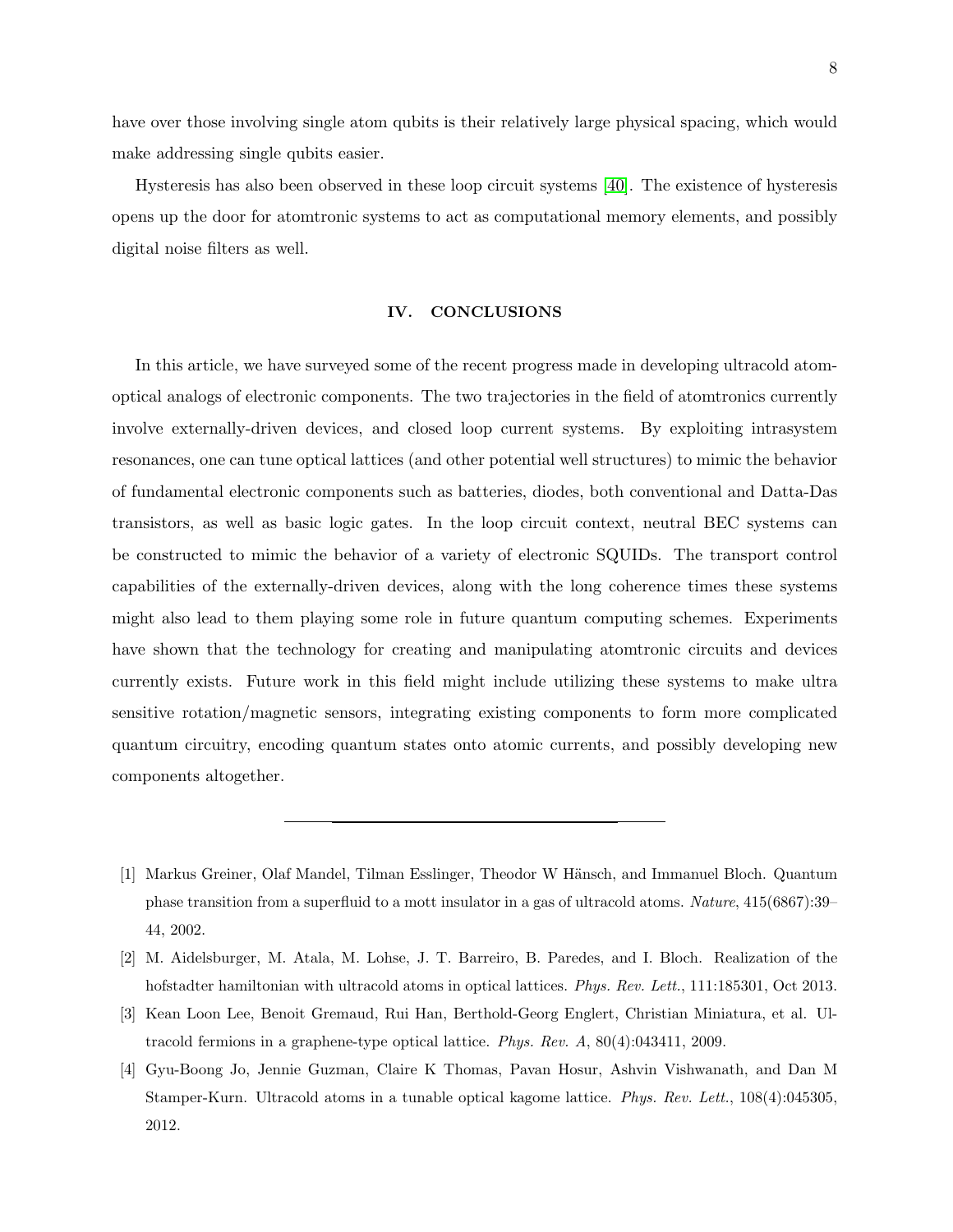- <span id="page-8-0"></span>[5] Philip Zupancic, Philipp M Preiss, Ruichao Ma, Alexander Lukin, M Eric Tai, Matthew Rispoli, Rajibul Islam, and Markus Greiner. Ultra-precise holographic beam shaping for microscopic quantum control. Opt. Express, 24(13):13881–13893, 2016.
- <span id="page-8-1"></span>[6] Francesca Tosto, Phyo Baw Swe, Nghia Tin Nguyen, Christoph Hufnagel, María Martínez Valado, Leonid Prigozhin, Vladimir Sokolovsky, and Rainer Dumke. Optically tailored trapping geometries for ultracold atoms on a type-ii superconducting chip. Appl. Phys. Lett., 114(22):222601, 2019.
- <span id="page-8-2"></span>[7] Kevin Henderson, Changhyun Ryu, Calum MacCormick, and MG Boshier. Experimental demonstration of painting arbitrary and dynamic potentials for bose–einstein condensates. New J. Phys., 11(4):043030, 2009.
- <span id="page-8-3"></span>[8] G Gauthier, I Lenton, N McKay Parry, M Baker, MJ Davis, H Rubinsztein-Dunlop, and TW Neely. Direct imaging of a digital-micromirror device for configurable microscopic optical potentials. Optica, 3(10):1136–1143, 2016.
- <span id="page-8-4"></span>[9] BT Seaman, M Krämer, DZ Anderson, and MJ Holland. Atomtronics: Ultracold-atom analogs of electronic devices. Phys. Rev. A, 75(2):023615, 2007.
- <span id="page-8-5"></span>[10] RA Pepino, J Cooper, DZ Anderson, and MJ Holland. Atomtronic circuits of diodes and transistors. Phys. Rev. Lett., 103(14):140405, 2009.
- <span id="page-8-14"></span>[11] RA Pepino, J Cooper, D Meiser, DZ Anderson, and MJ Holland. Open quantum systems approach to atomtronics. Phys. Rev. A, 82(1):013640, 2010.
- <span id="page-8-15"></span>[12] James A Stickney, Dana Z Anderson, and Alex A Zozulya. Transistorlike behavior of a bose-einstein condensate in a triple-well potential. Phys. Rev. A, 75(1):013608, 2007.
- <span id="page-8-13"></span>[13] Alex A Zozulya and Dana Z Anderson. Principles of an atomtronic battery. Phys. Rev. A, 88(4):043641, 2013.
- <span id="page-8-6"></span>[14] Kevin C Wright, RB Blakestad, CJ Lobb, WD Phillips, and GK Campbell. Driving phase slips in a superfluid atom circuit with a rotating weak link. *Phys. Rev. Lett.*, 110(2):025302, 2013.
- <span id="page-8-7"></span>[15] Seth C Caliga, Cameron JE Straatsma, and Dana Z Anderson. Transport dynamics of ultracold atoms in a triple-well transistor-like potential. New J. Phys., 18(2):025010, 2016.
- [16] Seth C Caliga, Cameron JE Straatsma, and Dana Z Anderson. Experimental demonstration of an atomtronic battery. New J. Phys., 19(1):013036, 2017.
- <span id="page-8-8"></span>[17] Sebastian Krinner, Tilman Esslinger, and Jean-Philippe Brantut. Two-terminal transport measurements with cold atoms. J. Phys.: Condens. Matter, 29(34):343003, 2017.
- <span id="page-8-9"></span>[18] Sebastian Krinner, David Stadler, Dominik Husmann, Jean-Philippe Brantut, and Tilman Esslinger. Observation of quantized conductance in neutral matter. Nature, 517(7532):64–67, 2015.
- <span id="page-8-10"></span>[19] DS Grun, LH Ymai, AP Tonel, A Foerster, J Links, et al. Integrable atomtronic interferometry. arXiv preprint arXiv:2004.11987, 2020.
- <span id="page-8-11"></span>[20] GA Sinuco-León and BM Garraway. Addressed qubit manipulation in radio-frequency dressed lattices. New Journal of Physics, 18(3):035009, 2016.
- <span id="page-8-12"></span>[21] D. Jaksch, C. Bruder, J. I. Cirac, C. W. Gardiner, and P. Zoller. Cold bosonic atoms in optical lattices.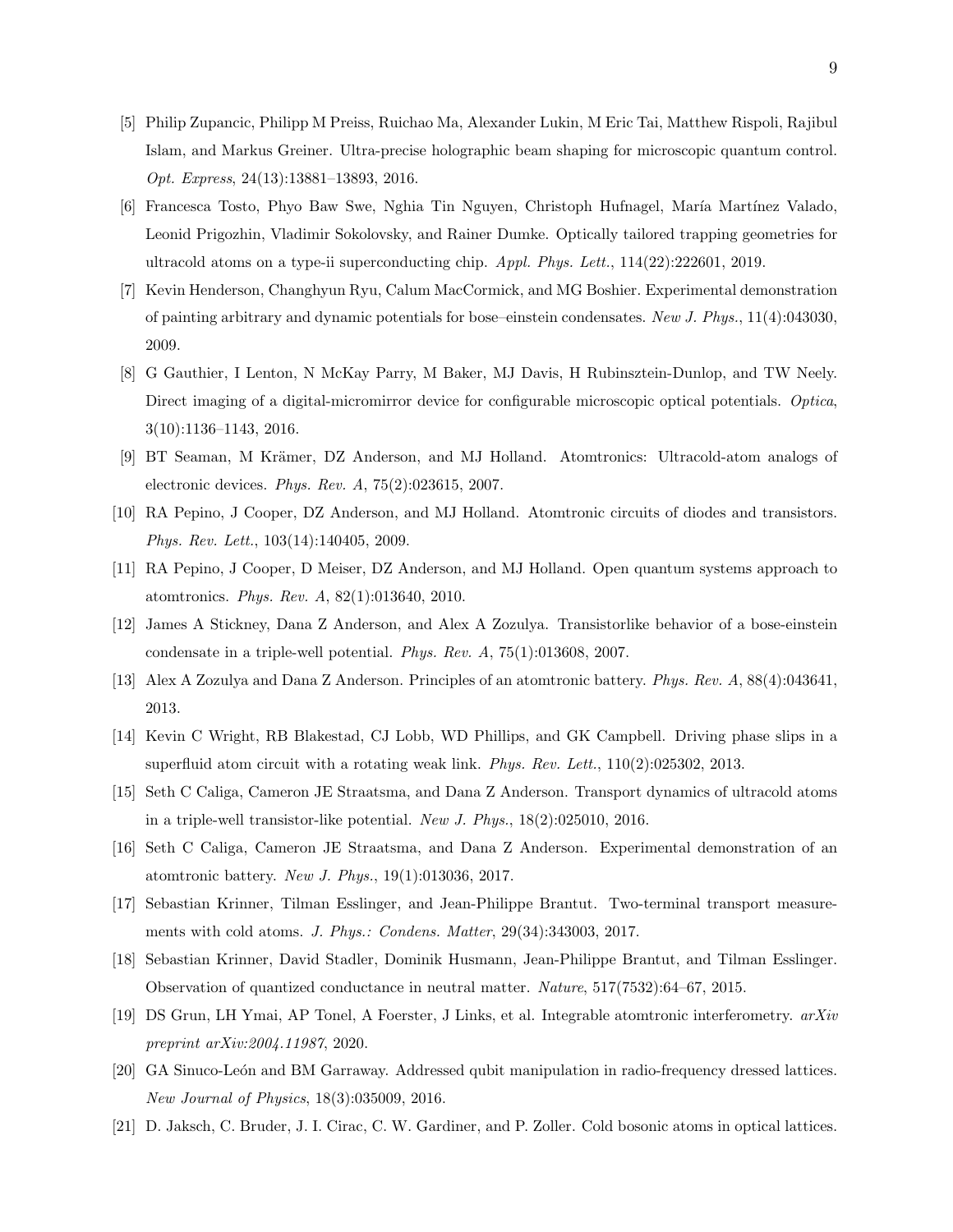Phys. Rev. Lett., 81:3108–3111, Oct 1998.

- <span id="page-9-0"></span>[22] Chen-Yen Lai and Chih-Chun Chien. Challenges and constraints of dynamically emerged source and sink in atomtronic circuits: From closed-system to open-system approaches. Sci. Rep.,  $6(1):1-10$ , 2016.
- <span id="page-9-1"></span>[23] Claude Cohen-Tannoudji, Jacques Dupont-Roc, and Gilbert Grynberg. Atom-photon interactions: basic processes and applications. Wiley, 1998.
- <span id="page-9-2"></span>[24] RA Pepino, WP Teh, and LJ Magness. Transport enhancement of irregular optical lattices with polychromatic amplitude modulation. New J. Phys., 18(1):013031, 2016.
- <span id="page-9-3"></span>[25] A Micheli, AJ Daley, D Jaksch, and P Zoller. Single atom transistor in a 1d optical lattice. Phys. Rev. Lett., 93(14):140408, 2004.
- <span id="page-9-4"></span>[26] Miroslav Gajdacz, Tomáš Opatrnỳ, and Kunal K Das. An atomtronics transistor for quantum gates. Phys. Lett. A, 378(28-29):1919–1924, 2014.
- <span id="page-9-5"></span>[27] Wenxi Lai, Yu-Quan Ma, Lin Zhuang, and WM Liu. Photovoltaic effect of atomtronics induced by an artificial gauge field. Phys. Rev. Lett., (22):223202, 2019.
- <span id="page-9-6"></span>[28] JY Vaishnav, Julius Ruseckas, Charles W Clark, and Gediminas Juzeliūnas. Spin field effect transistors with ultracold atoms. Phys. Rev. Lett., 101(26):265302, 2008.
- <span id="page-9-7"></span>[29] Matthew C Beeler, Ross A Williams, Karina Jimenez-Garcia, Lindsay J LeBlanc, Abigail R Perry, and Ian B Spielman. The spin hall effect in a quantum gas. Nature, 498(7453):201–204, 2013.
- <span id="page-9-9"></span><span id="page-9-8"></span>[30] John Clarke and Alex I Braginski. The SQUID handbook, volume 1. Wiley Online Library, 2004.
- [31] C Ryu, PW Blackburn, AA Blinova, and MG Boshier. Experimental realization of josephson junctions for an atom squid. Physical review letters, 111(20):205301, 2013.
- [32] Fred Jendrzejewski, Stephen Eckel, Noel Murray, Calib Lanier, Mark Edwards, Christopher J Lobb, and Gretchen K Campbell. Resistive flow in a weakly interacting bose-einstein condensate. Phys. Rev. Lett., 113(4):045305, 2014.
- <span id="page-9-10"></span>[33] Changhyun Ryu, EC Samson, and Malcolm Geoffrey Boshier. Quantum interference of currents in an atomtronic squid. Nature communications, 11(1):1–6, 2020.
- <span id="page-9-11"></span>[34] Juan Polo, Piero Naldesi, Anna Minguzzi, and Luigi Amico. The quantum solitons atomtronic interference device. arXiv preprint arXiv:2012.06269, 2020.
- <span id="page-9-12"></span>[35] Enrico Compagno, Guillaume Quesnel, Anna Minguzzi, Luigi Amico, and Denis Feinberg. Multimode n00n states in driven atomtronic circuits. Phys. Rev. Res., 2(4):043118, 2020.
- <span id="page-9-13"></span>[36] A Gallemí, A Muñoz Mateo, R Mayol, and M Guilleumas. Coherent quantum phase slip in twocomponent bosonic atomtronic circuits. New J. Phys., 18(1):015003, 2015.
- <span id="page-9-14"></span>[37] D Aghamalyan, NT Nguyen, F Auksztol, KS Gan, M Martinez Valado, PC Condylis, LC Kwek, R Dumke, and L Amico. An atomtronic flux qubit: a ring lattice of bose–einstein condensates interrupted by three weak links. New J. Phys., 18(7):075013, 2016.
- <span id="page-9-15"></span>[38] Shabnam Safaei, Benoît Grémaud, Rainer Dumke, L-C Kwek, Luigi Amico, and Christian Miniatura. Two-dimensional network of atomtronic qubits. Phys. Rev. A, 97(4):042306, 2018.
- <span id="page-9-16"></span>[39] Luigi Amico, Davit Aghamalyan, Filip Auksztol, Herbert Crepaz, Rainer Dumke, and Leong Chuan